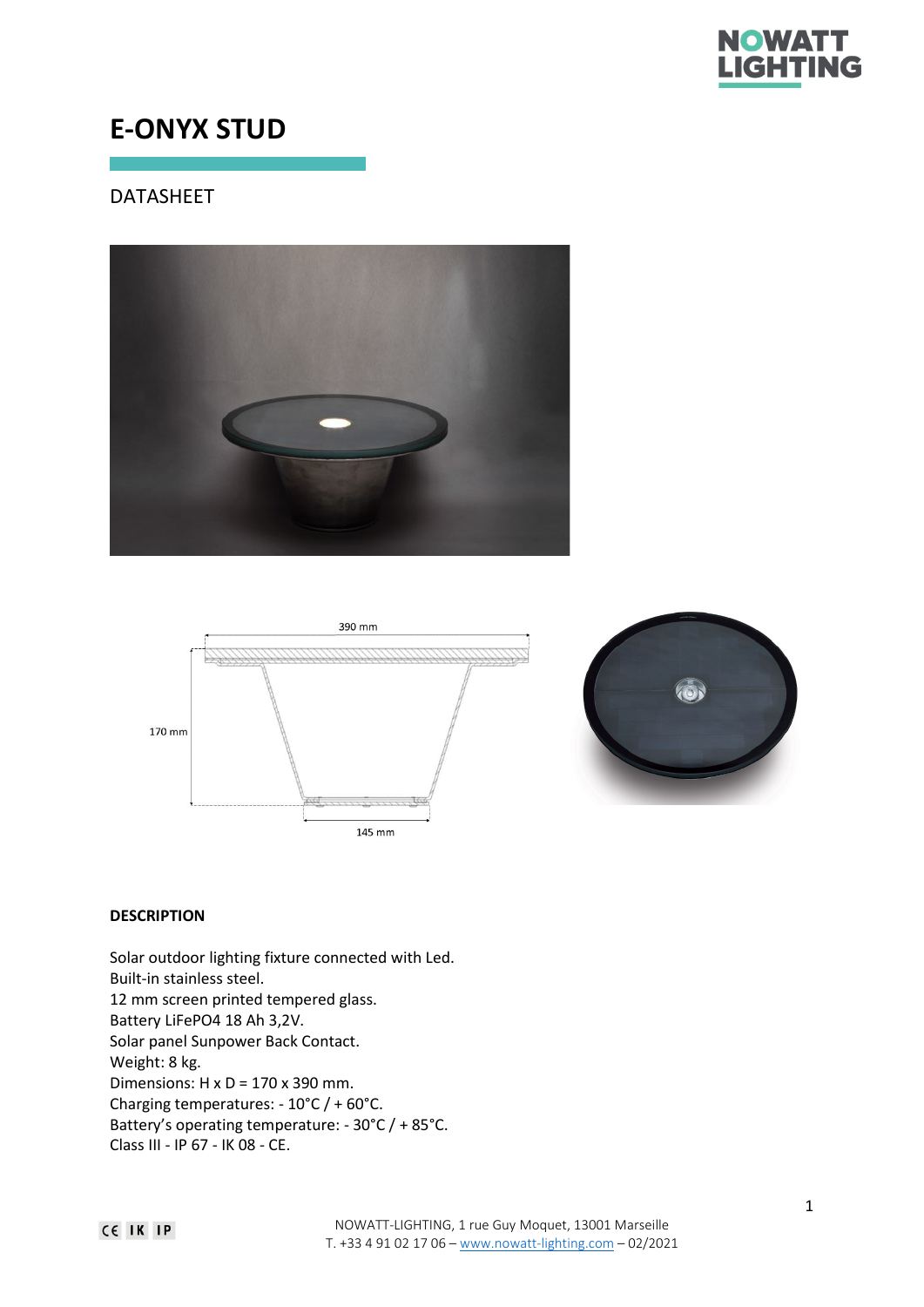

Algorithmic management by microprocessor with a guarantee of:

- A charge management and computation of an optimal power all year-round considerning latitude, season and weather conditions, with MPPT technology.
- Battery discharge management in order to guarantee the operating time of 365 nights per year.
- Management of the battery's operating temperature for an increased lifespan.

Bluetooth connection to remotely control the product via the Nowatt application:

- ON/OFF function of the device.
- Setting of the light intensity.
- Setting of the lighting scenario.

### **LEDS**

Choice of:

- 3000 K,
- 4000 K.

#### **BATTERY**

| Cycles | DOD (en %) | Lifespan (in years) |
|--------|------------|---------------------|
| 2000   | 100        |                     |
| 3000   | 80         |                     |
| 8000   |            |                     |

#### **OPTIQUES**

Optic diameter 32 mm symmetrical, rotating to 12°.

Optic angles:

- 10°
- 23°
- 32°